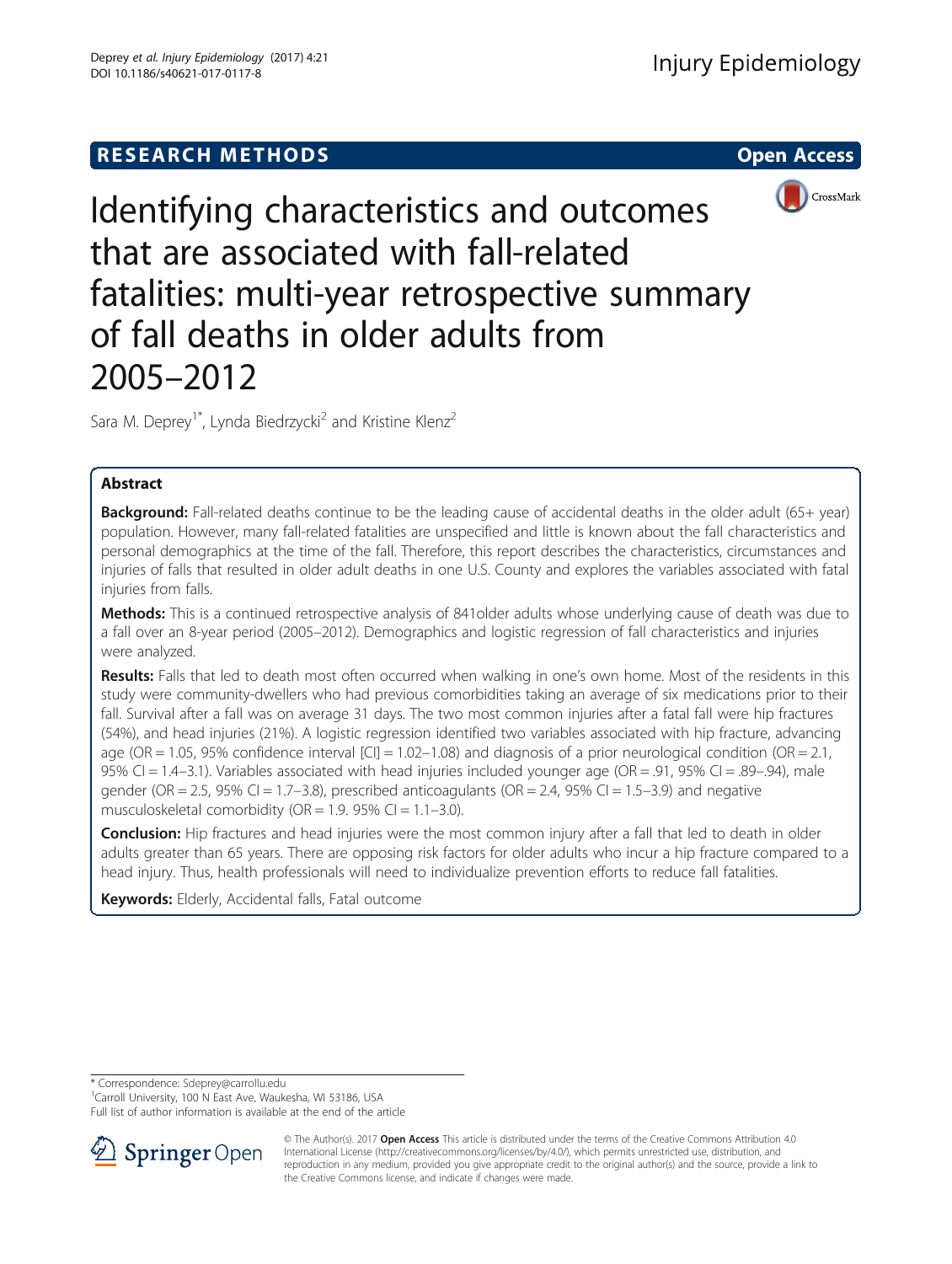## Background

There has been considerable attention and resources directed towards prevention of falls and fall-related deaths over the past 20 years (Province et al. [1995;](#page-9-0) Bell et al. [2000](#page-8-0); Rubenstein et al. [2002;](#page-9-0) Stevens et al. [2015\)](#page-9-0). However, there are consistent reports that 25–33% of adults over the age of 65 years continue to fall each year (Shumway-Cook et al. [2009](#page-9-0); Milat et al. [2011](#page-9-0); Bergen et al. [2014](#page-8-0)). Though some studies report serious injuries such as fractures or head injuries in less than 3% of all falls, these fall injuries are the most common causes of mortality from falls (Stevens et al. [2014;](#page-9-0) Deprey [2009](#page-8-0)). Fall-related deaths continue to be the leading cause of accidental deaths in the older adult (65+ year) population (CDC [2016](#page-8-0)). Although it has been suggested that recent reporting of fall-related deaths is more inconclusive and may better reflect the actual sequel of falls, the rate of overall fall fatalities continues to increase (Gagne et al. [2013\)](#page-8-0). Several studies have analyzed national vital statistics to identify fall-related death trends (Gagne et al. [2013;](#page-8-0) Alamgir et al. [2012;](#page-8-0) Stevens and Rudd [2014](#page-9-0)). These studies have allowed analysis of personal variables such as age, gender, race and circumstances surrounding falls that are listed in National databases. Trends suggest increasing mortality rates due to falls in older adults with mortality rates highest with advancing age and among whites. Fall deaths from stairs, steps and ladders have been decreasing, yet falls from activities on the same level have increased (Gagne et al. [2013](#page-8-0); Alamgir et al. [2012;](#page-8-0) Stevens and Rudd [2014\)](#page-9-0). However, using vital statistics data does not give specific information about the personal and environmental factors related to the actual fall, as a fall may have occurred several weeks or months preceding death (Thierauf et al. [2010](#page-9-0)). Authors have found that statistics that rely on death certificate reviews underreport accidentals deaths due to falls (Koehler et al. [2006\)](#page-9-0). Using individual medical records taken at the time of the fall along with investigator reports may help to augment death certificate information and provide additional information about the personal and environmental factors at the time of a fall that eventually resulted in death. In addition, when using CDC WONDER online database (CDC [2016\)](#page-8-0) unspecified falls, though decreasing, made up 49.1% of all US fall fatalities in 2010, thus the circumstances of nearly half of all fallrelated deaths are unknown (CDC [2016](#page-8-0)). Using information that was documented at the time of the fall may lead to better understanding of fall deaths.

Therefore, the purposes of this study are to provide a descriptive analysis of the personal characteristic, circumstances and injuries surrounding a fall that eventually resulted in older adult fatality in one United States (U.S.) County and explore the characteristics associated with fall injuries that led to fatalities.

#### **Methods**

#### Study design and participants

This retrospective study is a continuation of a pilot study (Deprey [2009\)](#page-8-0) and part of a larger multi-year summary of older adult fall fatalities in Waukesha county, Wisconsin from 2005 to 2012 (Deprey et al. [2015\)](#page-8-0). Data from all County community-dwelling and institutionalized persons ≥65 years whose underlying cause of death was due to an injury incurred during a fall were reviewed. A fall was determined to be the underlying cause of death if, after the medical examiner's investigation, the fall injury "initiated the chain of events that led directly and inevitably to death" ((U.S. Department of Health and Human Services. [2003](#page-9-0)) pg. 14). Data from hospital and nursing facility medical records, medical examiner's investigation and examination records, and documented interviews with significant others (health practitioners, paramedics, family members, caregivers, and/or others involved in the safety of the faller) were collected at the County's medical examiner's office for the purposes of this study. Ethical consent was granted from the author's institution to carry out and disseminate data collection (IRB #13-016).

After a fall, older adults may acquire additional medical diagnoses (e.g., pneumonia) or require additional medication that are associated with their death. However, the aim of this study's data collection was to describe a person's medical status and circumstances at the time of their fall. Variables that have been previously associated with older adult falls were collected for analysis (Tinetti and Ginter [1988](#page-9-0); Nevitt et al. [1991;](#page-9-0) Tinetti et al. [1995](#page-9-0)).

#### Personal characteristics

Demographics collected for the study included, age, gender, and body mass index (BMI) at the time of death. The individual's place of residence when the fall occurred was grouped into community, institution, or assisted living. Individuals who lived in their own home or apartment were considered community-dwellers. Institution-dwellers were people who were living in a skilled nursing facility or were in a hospital or hospice at the time of their fall. Assisted living was kept as a separate category due to the variety of services offered at assisted living facilities. Survival time after the fall was calculated as the number of days from the fall to death.

To gain a picture of an individual's medical status, comorbidities documented in the records at the time of the fall, not at the time of death, were also included in this study. Comorbidities were grouped into systems of Cardiovascular (e.g., hypertension, atrial fibrillation, heart failure), Neurological (e.g., Parkinson's disease, stroke, dementia) and Musculoskeletal (e.g., previous joint replacement, fractures) (Tinetti and Ginter [1988](#page-9-0);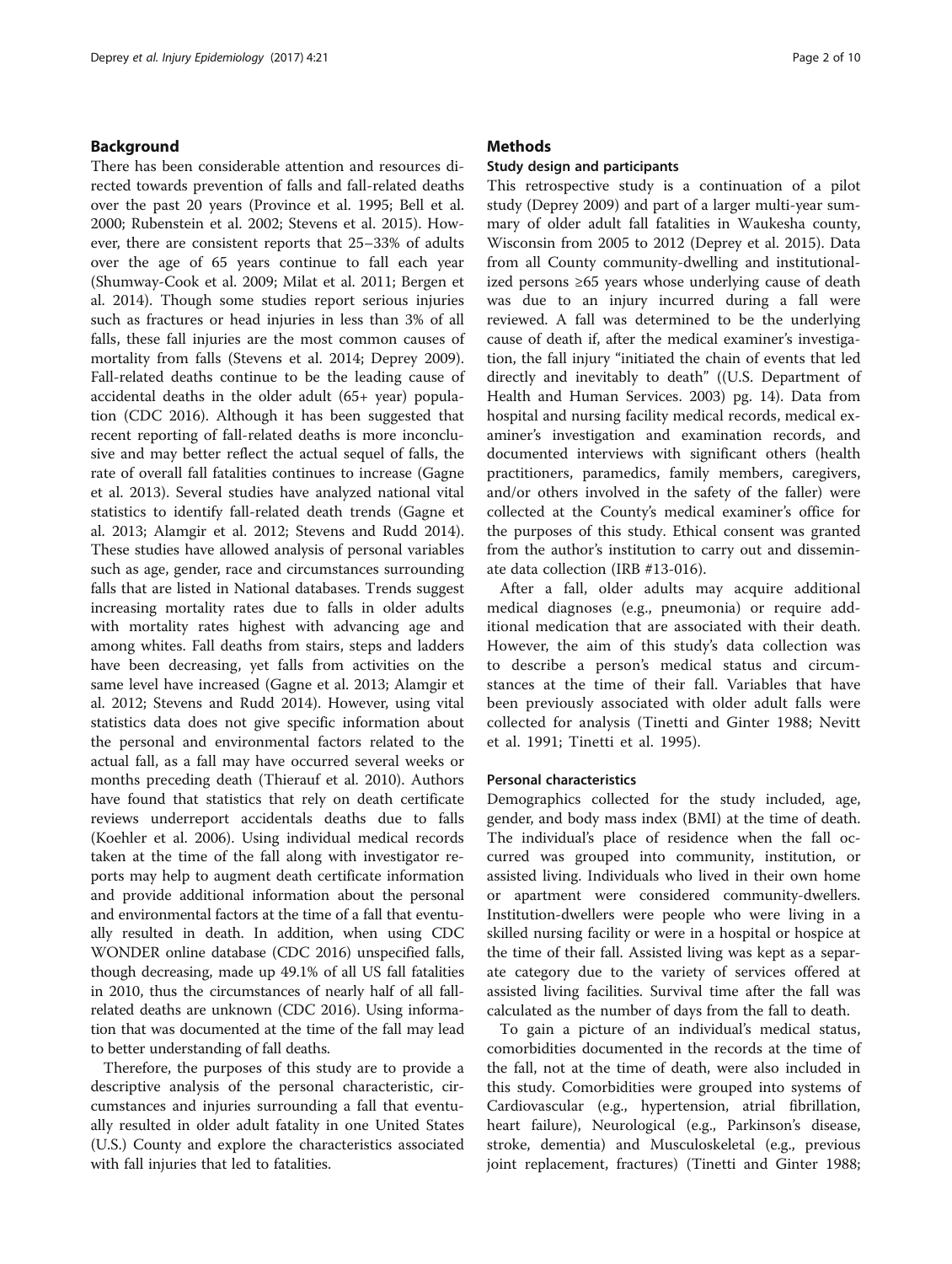Nevitt et al. [1991](#page-9-0); Tinetti et al. [1995](#page-9-0); Rubenstein [2006](#page-9-0)). Specific diagnostic subgroups were also collected. Hypertension was categorized as a subgroup of cardiovascular disease as there has been an association with falls and hypertension (Tinetti et al. [2014](#page-9-0)). Osteoporosis, including a diagnosis of osteopenia, was collected and categorized separately from musculoskeletal conditions as it may have an association with hip fractures, a common injury after a fall leading to death (Melton et al. [1986](#page-9-0); Cummings et al. [1993](#page-8-0)). Osteoarthritis was chosen as an additional variable due its potential role in gait deviations leading to falls (Nevitt et al. [1989;](#page-9-0) Hausdorff et al. [1997](#page-8-0)). Number of prescribed medications (not including vitamins) at the time of the fall were investigated as multiple medications are a risk factor for falls (Leipzig et al. [1999](#page-9-0)). Anticoagulant medications have been associated with head injuries after falls (Chisholm and Harruff [2010](#page-8-0)). Therefore, prescribed anticoagulant medications documented in the medical or investigation records were dichotomously categorized. We included anticoagulants as well as all antiplatelet medication such as clopidgrel or aspirin as someone who was taking anticoagulants at the time of their fall. This is consistent with how other authors categorized anticoagulants (Brewer et al. [2011\)](#page-8-0).

#### Fall circumstances and injuries

Location of the fall, activity that the individual was participating in when they fell, and the injury incurred from the fall were chosen as additional variables to analyze for this study. Location of the fall was listed as a specific room within the home or residence of the individual, outside of the home (e.g., yard, driveway, or garage) or community which included areas such as, but not limited to parking lots, restaurants, and offices. Activity the individual was engaged in at the time of the fall was considered a ground level activity or an activity occurring on a stair, step or ladder. Ground level activities were categorized into walking, slip or trip, transfers (e.g., sit to stand or moving from bed to chair), falling from furniture (e.g., bed or couch), picking an object up from the ground, or standing task (e.g., washing dishes). Falls were considered ground level unless the investigation records stated the person fell from a ladder or different level such as a roof and the fall was stated to be from a height of more than one meter. Falls on stairs or steps were categorized separately from ground level. Medical injuries resulting from the fall were gathered and listed by the specific injury reported in the investigation or medical records. Cranial subdural hematomas, epidurals or intracranial hemorrhage, were all grouped as head injuries. Skull fractures were listed separately from head injuries and recorded as skull fractures. Unspecified category was used if circumstances of the fall were

unknown or the variable or circumstance of the fall was so specific it may have revealed the identity of the resident.

## Statistical analysis

In addition to frequencies and descriptive statistics to summarize the data, we looked at differences between gender, age and primary injuries from falls. Age was used as a continuous variable as well as stratified into three groups of 65–74 years, 75–84 years and 85+ years. To identify differences among continuous variables, an independent t-test or one way analysis of variance (ANOVA) was used. Chi Square was used to analyze proportions between categorical variables. Once frequent injuries or conditions suffered in fatal falls were identified, a binary logistic regression was used to assess which independent variables may explain the likelihood of incurring specific injuries. Injury or medical condition were considered the dependent variable in the logistic regression model. SPSS (Version 24.0. Armonk, NY: IBM Corp.) and Microsoft Excel 2010 were used for descriptive statistics and graphing. Alpha level of <0.05 was considered statistically significant.

When analyzing data, we excluded cases pairwise, i.e., we excluded the resident only if they were missing the data required for the specific analysis (Pallant [2007](#page-9-0)). Additionally, we excluded cases from specific analyses if the outcome was greater than four standard deviations from the mean.

# **Results**

A total of 842 fall-related deaths were identified in Waukesha county from 2005–2012. One subject whose fall was 18 years prior to their death was excluded from the analysis as detailed information about the fall could not be determined. Therefore, records of 841 people were analyzed for this report. County population from the 2010 census representative of this 8 year study period was 389,891 in which 14% of the population is 65 + years. Females comprised 56.8% of the over 65-year population. However, the proportion of females over 85 years was 68.4% in 2010 (U.S. Census Bureau: State and County QuickFacts [2014\)](#page-9-0).

The personal and clinical characteristic of the residents from this study are shown in Table [1.](#page-3-0) Less than 20% of all falls occurred outside of the home or in the community, with majority of the falls occurring at home. Please refer to Fig. [1](#page-4-0). A significantly higher proportion of men fell outside the home (34.7%) compared to women (15.4%), whereas more women (79.4%) than men (57.1%) fell inside the home,  $(x^2 = 34.696, p = 0.00,$  effect size Phi 0.243). Ground level activities, such as walking, caused the most falls that resulted in fatality. Please refer to Fig. [2](#page-4-0).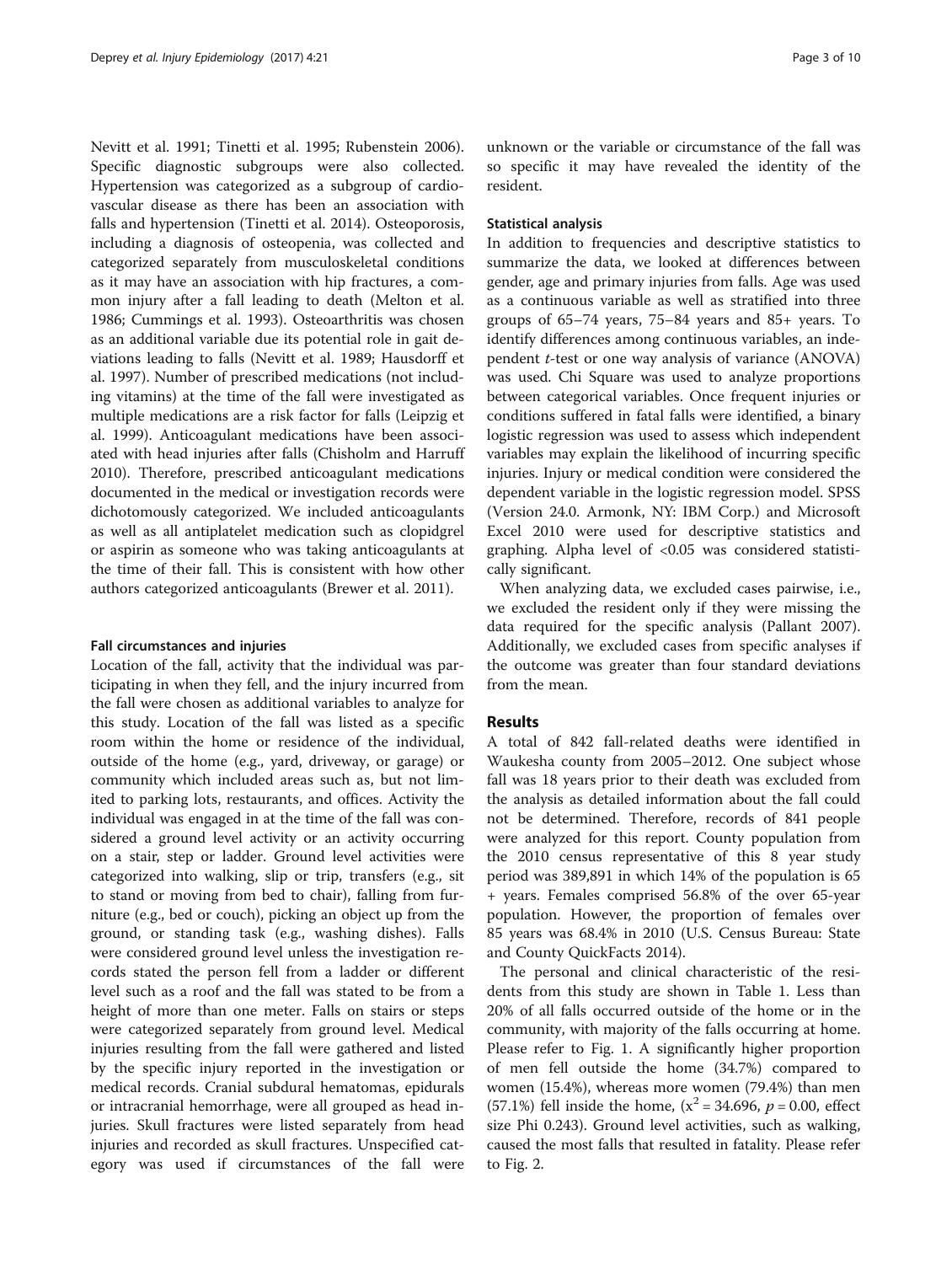<span id="page-3-0"></span>

|  |  |  | <b>Table 1</b> Demographics of older adult fall-related fatalities, Waukesha County, Wisconsin 2005–2012 |  |  |  |  |
|--|--|--|----------------------------------------------------------------------------------------------------------|--|--|--|--|
|--|--|--|----------------------------------------------------------------------------------------------------------|--|--|--|--|

|                                                      | All<br>$(n = 841)$ | $65-74$ years<br>$(n=61)$ | 75-84 years<br>$(n = 273)$ | 85+ years<br>$(n = 507)$ |
|------------------------------------------------------|--------------------|---------------------------|----------------------------|--------------------------|
| Age mean (SD)                                        | 86.0 (7.23)        | 70.8 (2.75)               | 80.6 (2.48)                | 90.8 (3.98)              |
| Females                                              | 61.2%              | 47.5%                     | 53.8%                      | 66.9%                    |
| BMI <sup>a</sup>                                     |                    |                           |                            |                          |
| mean (SD)                                            | 23.5 (5.83)        | 26.4 (7.94)               | 24.7 (6.30)                | 22.5 (4.94)*             |
| Residence: $(n = 834)$                               |                    |                           |                            |                          |
| Home or apartment (n)                                | 55.2% (464)        | 80% (49)                  | 63.4% (173)                | 47.7% (242)              |
| Assisted living (n)                                  | 22.6% (190)        | $4.9\%$ (3)               | 16.1% (44)                 | 28.2% (143)              |
| Institution (n)                                      | 21.4% (180)        | 14.4% (9)                 | 20.1% (55)                 | 22.9% (116)              |
| Survival time <sup>b</sup>                           |                    |                           |                            |                          |
| Number of days from fall to death mean (SD)          | 31.2 (44.78)       | 25.9 (42.23)              | 31.8 (50.84)               | 31.4 (41.57)             |
| Comorbidities <sup>c</sup>                           |                    |                           |                            |                          |
| Cardiovascular ( $n = 806$ )                         | $87\% (n = 701)$   | 78.6% (44)                | 87.4% (228)                | 87.7% (429)              |
| Hypertension ( $n = 796$ )                           | $77.4\% (n = 616)$ | 77.4% (41)                | 78% (202)                  | 77% (373)                |
| Neurological ( $n = 804$ )                           | $57.3\% (n = 461)$ | 41.1%* (23)               | 56.8% (147)                | 59.5% (291)              |
| Musculoskeletal ( $n = 783$ )                        | $32.1\% (n = 253)$ | 30.4% (17)                | 33.5% (85)                 | 31.6% (151)              |
| Osteoporosis ( $n = 792$ )                           | $23.5\% (n = 186)$ | $10.7\%*$ (6)             | 21.6% (55)                 | 26% (125)                |
| Osteoarthritis ( $n = 157$ )                         | $27.2\% (n = 157)$ | $18.6\%*$ (8)             | 20.9% (37)                 | 31.4% (112)              |
| Number of prescribed medications mean (SD)           | 6.23(3.6)          | 6.3(4.27)                 | $6.85$ (3.86)*             | 5.89 (3.32)*             |
| Anticoaqulants prescribed <sup>c</sup> ( $n = 745$ ) | 56% (n=417)        | 51.9% (27)                | 56.8% (137)                | 56% (253)                |
| Fall Location: $(n = 596)$                           |                    |                           |                            |                          |
| At home <sup>d</sup> (n)                             | 82.7% (493)        | 55.7% (34)                | 60.4% (165)                | 58% (294)                |
| Outside of home <sup>e</sup> (n)                     | 10.9% (65)         | 14.8% (9)                 | $9.9\%$ (27)               | 5.7% (29)                |
| Community <sup>f</sup> (n)                           | 6.4% (38)          | $4.9\%$ (3)               | 5.9% (16)                  | 3.7% (19)                |
| Fall Injury: $(n = 834)$                             |                    |                           |                            |                          |
| Hip fracture (n)                                     | 54.6% (456)        | 35.6% (21)                | 47.8% (130)                | 60.5% (305)*             |
| Head injury (n)                                      | 21.6% (180)        | 45% (27)*                 | 27.5% (75)                 | 15.4% (78)               |

\*Statistically significant differences ( $p < 0.05$ )

 $B<sup>a</sup>BMI = Body mass index (kg/m<sup>2</sup>)$ 

 $b$ two cases were excluded as the mean was > 4 SD from the mean

<sup>c</sup> proportion of positive findings from available data

<sup>d</sup> Primary residence

eOutside of home included driveway, yard, garage f Community included parking lot, store, restaurant, curb step etc

Hip fractures and head injuries were the two most common injuries that occurred after a fall that led to death (See Fig. [3\)](#page-5-0). While there are "other" injuries such as contusions, chest trauma or abdominal injuries that occurred from 2.4% of the county's fall fatalities, most of the fall outcomes involved skeletal fractures or head injuries.

Univariate analyses were performed to identify personal characteristics that may be statistically different between hip fractures and head injuries. The youngest age group had proportionally more head injuries than the other age groups, that is 45% of all injuries in the 65–74 year group were head injuries compared to the 27.5% in the 75–84 and 15.4% in the >85 year olds ( $x^2 = 36.56$  p = 0.00, effect size Cramer's  $V = .21$ ). In contrast, the oldest age group

(>85 years) had proportionally more hip fractures (60.5%) compared to the other age groups ( $x^2 = 20.80$   $p = 0.00$ , effect size Cramer's  $V = 1.6$ ). Table [2](#page-5-0) displays the difference in age, gender and BMI that resulted in a fatal head injury or hip fracture after a fall.

We identified that 417 (56%) residents who suffered a fall fatality were prescribed anticoagulants. In our study population, those who were prescribed anticoagulant medications were statistically more likely to die from a head injury due to their fall than those not prescribed anticoagulants ( $x^2 = 9.849$ ,  $p = 0.002$ , effect size Phi = .16). In contrast, the residents in this study who suffered a fall fatality and not prescribed anticoagulants were statistically more likely to suffer a hip fracture  $(x^2 = 4.272, p = 0.045,$ effect size small  $Phi = 0.076$ ).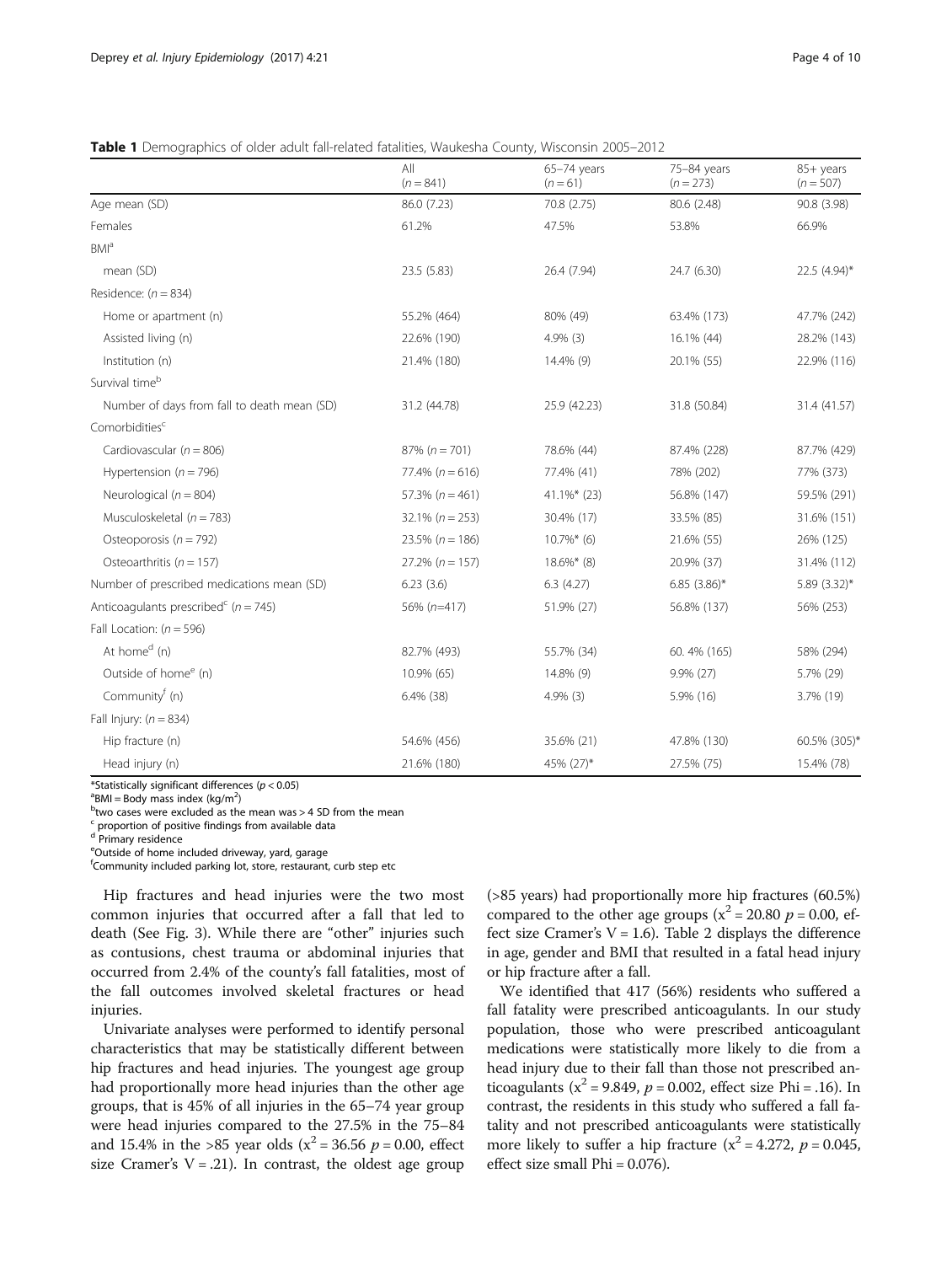<span id="page-4-0"></span>

Logistic regression was used to further explore the relationship between variables that may explain the likelihood of incurring a fatal hip fracture or head injury after a fall. The first logistic regression was used to determine which variables were associated with hip fracture. Eight independent variables were added to the model that were statistically significant in the prior analyses or associated with hip fractures (Tinetti and Ginter [1988](#page-9-0); Nevitt et al. [1991;](#page-9-0) Tinetti et al. [1995;](#page-9-0) Rubenstein [2006;](#page-9-0) Tinetti et al. [2014;](#page-9-0) Melton et al. [1986](#page-9-0); Cummings et al. [1993;](#page-8-0) Cauley et al. [2000\)](#page-8-0). Variables included, age, gender, BMI, number of medications, cardiovascular disease, neurological disease,



osteoarthritis, and osteoporosis. The full model containing the eight aforementioned predictors was statistically significant,  $X^2$  (8,  $N = 400$ ) = 40.13,  $p = .000$ , suggesting the model was able to identify persons whose cause of death was due to a hip fracture. The model as a whole explained 12.7% (Nagelkerke pseudo  $R^2$ ) of the variance in hip fractures and correctly classified 62% of the cases. As shown in Table [3](#page-6-0), age and diagnosis of a neurological condition were the only two statistically significant contributions to the model.

A second logistic regression was performed to explain the variables that may be associated with death due to head injury after a fall. This model contained eight independent variables that were associated with head injuries, age, gender, BMI, number of medications, prescribed anticoagulant medications, cardiovascular disease, neurological disease, and musculoskeletal conditions (Chisholm and Harruff [2010\)](#page-8-0). The full model containing all predictors was statistically significant,  $X^2$  (8, N = 583) =91.27, p = .000, suggesting the model was able to identify persons whose cause of death was due to a head injury. The model as a whole explained 21.8% (Nagelkerke pseudo  $R^2$ ) of the variance in head injuries and correctly classified 79.4% of the cases. Table [4](#page-6-0) displays the statistically significant contributions to the model.

# **Discussion**

The purpose of this report was to describe the common characteristics, circumstances and injuries after a fall that led to the death of 841 older adults in one U.S. County over an 8 year period. In addition, we explored the personal characteristics of specific fall injuries leading to fatalities. Falls that led to death most often occurred when walking in one's own home. Most of the residents in this study were community-dwellers who had previous comorbidities. Hip fractures (54%), and head injuries (21%) were the two most common injuries after a fall. A logistic regression identified two variables, advancing age and diagnosis of a prior neurological condition associated with hip fractures. Whereas, variables associated with head injuries included male gender, younger age, prescribed anticoagulants and negative musculoskeletal condition. Despite the injury, survival after the fall was on average 31 days, suggesting a significant decline in health between a fall and the month following injury.

Residents were more likely to experience their fall and resultant injury inside their home. Ground level activities, mainly walking, was the primary activity engaged in when a fatal fall occurred, this is consistent with other non-fatal and fatal fall reports (Milat et al. [2011](#page-9-0); Stevens et al. [2014](#page-9-0)). This might suggest unfamiliarity of one's surrounding is an unlikely cause of falls that led to fatal injuries. However, we could not establish if a person was dependent in their home environment, had gait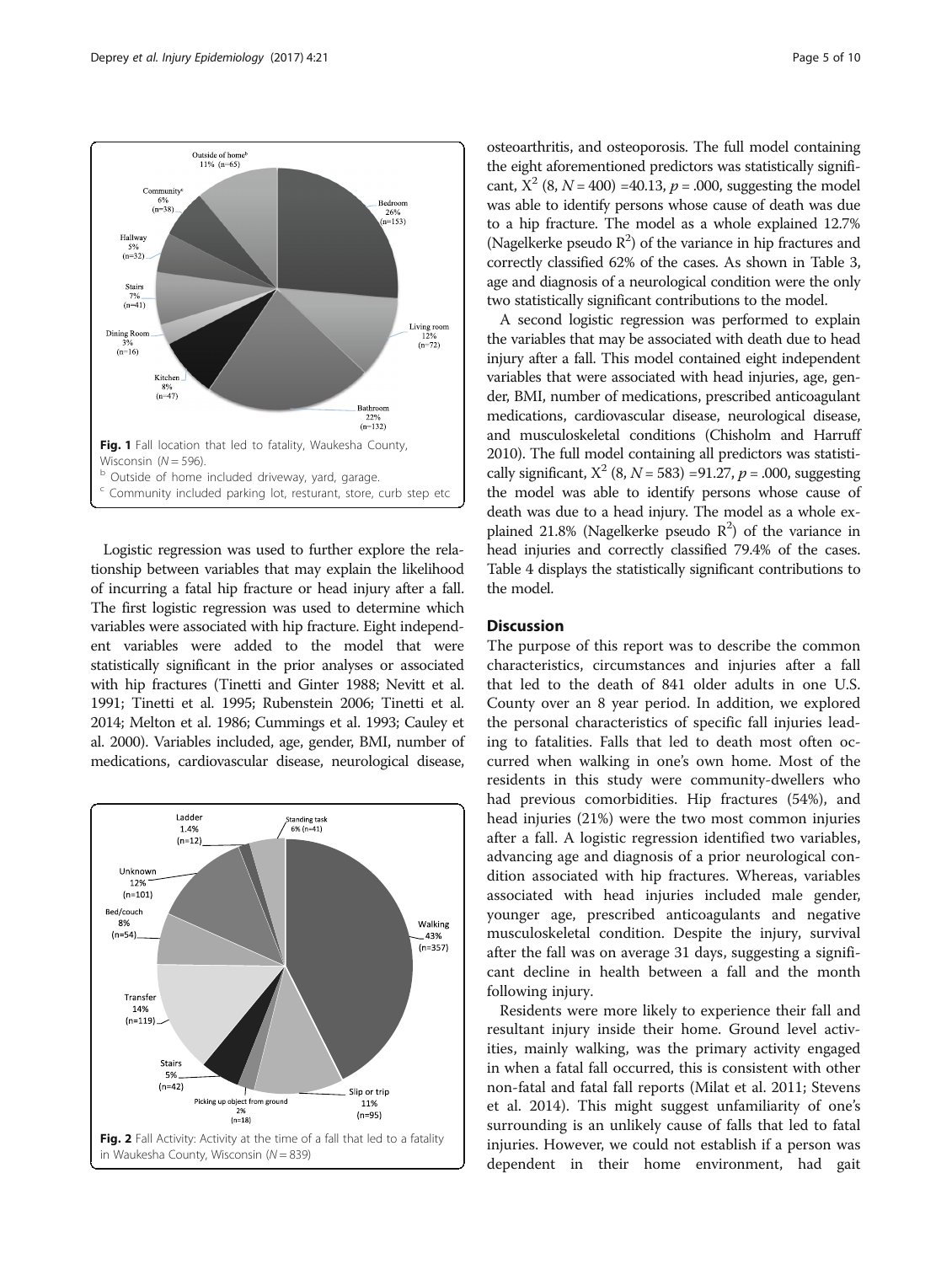<span id="page-5-0"></span>

instability, required assistance or needed a device when walking, all which have been associated with falls (Tinetti and Ginter [1988;](#page-9-0) Rubenstein et al. [1994](#page-9-0); Studenski et al. [2011\)](#page-9-0). Thus, a more likely explanation for the number of fatal falls in one's home was the combination of comorbidities and medications in this study population that may have contributed to a pre-fall decline in daily functional abilities. Previous studies have suggested that multiple comorbidities and multiple medication use has been associated with decreased mobility and gait instability, both linked to falls (Stevens and Rudd [2014;](#page-9-0) Rubenstein [2006](#page-9-0); Tinetti et al. [2014](#page-9-0); Hausdorff et al. [1997](#page-8-0); Leipzig et al. [1999](#page-9-0)). Greater than 85% of the people in this study had a comorbidity and were taking an average of six prescribed medications therefore potentially increasing their fall risk and poor post-fall functional recovery (Gill et al. [2013\)](#page-8-0).

A common place for an injurious fall leading to mortality within the home was the bedroom and bathroom. This is consistent with others that investigated injurious and fatal falls (Stevens et al. [2014;](#page-9-0) Stevens and Rudd [2014](#page-9-0); Chisholm and Harruff [2010](#page-8-0)). Thus, we agree with the recommendations from Stevens et al (Stevens et al. [2014](#page-9-0)) that current fall prevention efforts and resources should be focused on bathroom safety including financial assistance (e.g., insurance coverage) for bathroom items such as installation of walk in showers, tubs, nonslip flooring and at the very least secure hand rails and bath seats. Falls on stairs and ladders occurred in 6.4% of the study population. This is similar to U.S. trends in the same time period (Stevens and Rudd [2014](#page-9-0)). The low occurrence of falls from stairs or ladders may indicate more safety measures are in place on stairs or more education has been provided about the dangers of falls from heights (Centers for Disease Control and Prevention, National Center for Injury Prevention and Control, Division of Unintentional Injury Prevention [2016](#page-8-0)).

A small percentage of fall fatalities occurred outside of the home and community. This could suggest that older adults who fall and die perhaps have less access to the community. There is limited public transportation in this particular county, hence if one does not drive or is unable to drive, access to the community limits fall opportunities in that environment. On the other hand, less community falls may suggest that persons may select to limit outdoor or community participation.

Table 2 Age, gender BMI, and survival differences of persons after a fatal head injury or hip fracture, Waukesha County, Wisconsin 2005-2012

|                                                     | Head Injury<br>$(n = 180)$                   | Hip Fractures<br>$(n=456)$                   |
|-----------------------------------------------------|----------------------------------------------|----------------------------------------------|
| Age (SD)*                                           | 82.81 y (7.72)                               | 87.23 y (6.76)                               |
| Males                                               | $57.78\% (n = 104)$                          | $34.21\% (n = 156)$                          |
| Females                                             | 42.22% $(n = 76)$                            | $65.78\% (n = 300)$                          |
| BMI <sup>a</sup> (SD)*                              | 24.72 kg/m <sup>2</sup> (4.98) ( $n = 159$ ) | 22.53 kg/m <sup>2</sup> (5.64) ( $n = 386$ ) |
| Survival time*<br># Days fall to death <sup>b</sup> | 20.56 (35.1) $^{\rm b}$                      | 35.96 (50.5)                                 |

\*Statistically significant differences ( $p < 0.05$ )

 $b$ two cases were excluded as the mean was > 4 SD from the mean

y years<br><sup>a</sup>BMI = body mass index (kg/m<sup>2</sup>)<br><sup>b</sup>two cases were excluded as the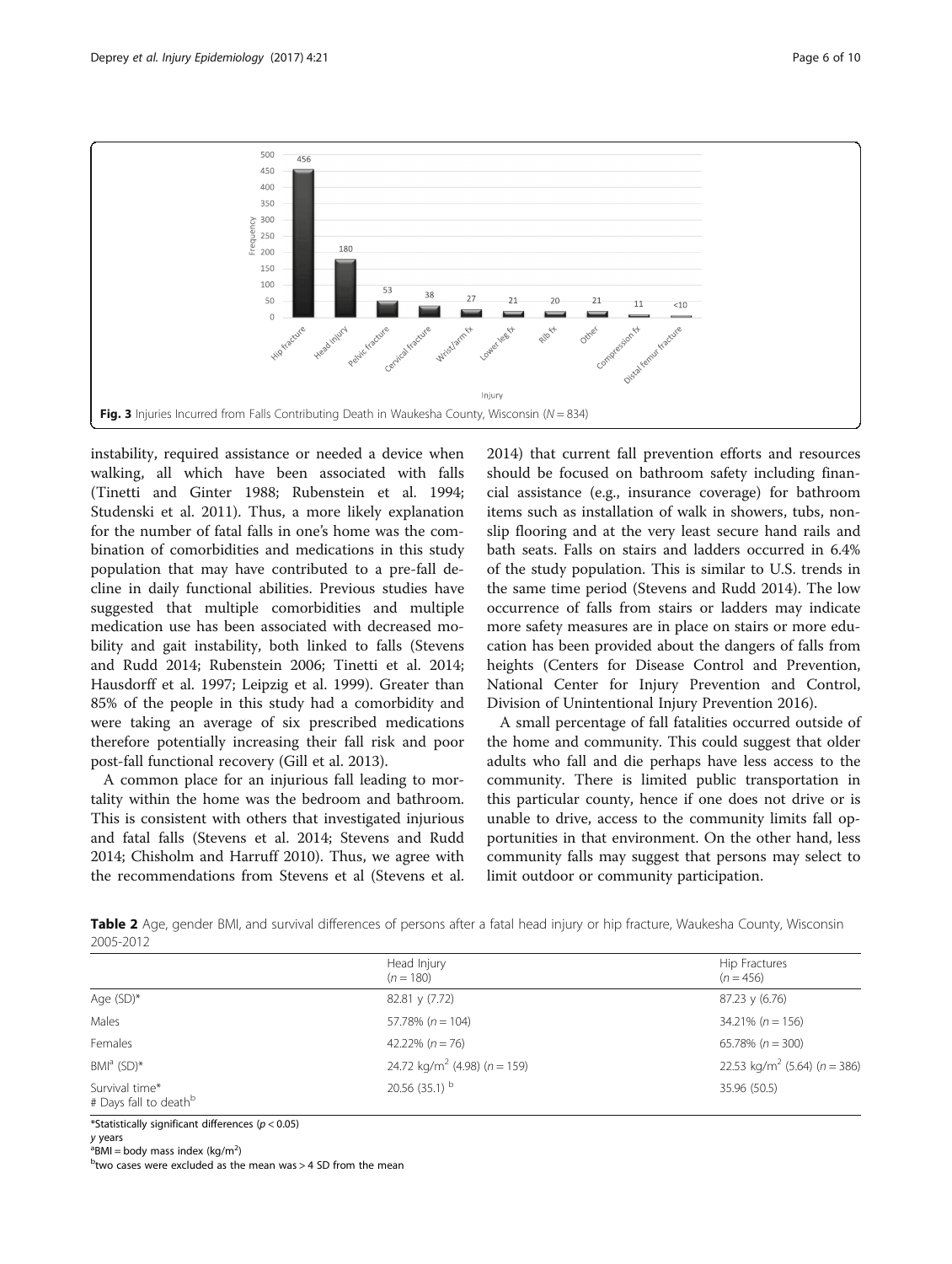| Variables included in Model | B       | Std Error | Wald  | df | $p^*$ | Odds Ratio |      | 95% Confidence Interval |  |
|-----------------------------|---------|-----------|-------|----|-------|------------|------|-------------------------|--|
| Age*                        | .05     | .02       | 8.67  |    | .003  | 1.05       | 1.02 | 1.08                    |  |
| Gender <sup>a</sup>         | .34     | .23       | 2.21  |    | .14   | 1.40       | .90  | 2.20                    |  |
| BM <sup>b</sup>             | $-.04$  | .02       | 2.95  |    | .09   | .97        | .93  | 1.01                    |  |
| Number of medications       | .04     | .03       | 1.61  |    | .205  | 1.04       | .98  | 1.11                    |  |
| Cardiovascular Comorbidity  | $-.33$  | .34       | 9.33  |    | .33   | .72        | .37  | 1.40                    |  |
| Neurological* Comorbidity   | .72     | .22       | 11.26 |    | .001  | 2.06       | 1.35 | 3.14                    |  |
| Osteoarthritis              | .23     | .24       | .88   |    | .35   | 1.26       | .78  | 2.02                    |  |
| Osteoporosis                | .21     | .27       | .60   |    | .44   | 1.23       | .73  | 2.07                    |  |
| Constant                    | $-3.79$ | 1.52      | 6.27  |    | .012  | .02        |      |                         |  |

<span id="page-6-0"></span>Table 3 Logistic Regression: Variables associated with fatal hip fractures after a fall, Waukesha County, Wisconsin 2005–2012

\*Statistically significant ( $p < 0.05$ )

 $^{\text{a}}$ males coded = 0 females coded = 1

 $B$ MI = body mass index (kg/m<sup>2</sup>)

#### Injuries

Skeletal fractures (76%) and head injuries (21%) accounted for most of the injuries that led to mortality after a fall. Less than three percent of the injuries were due to contusion, chest, or abdominal injuries. Thus, falls resulting in soft tissue injuries did not initiate the fatal sequel of medical or functional decline as much as skeletal fractures or head injuries did. Hip fractures and head injuries were the two most frequent injuries after a fall that led to a fatality. The youngest age group, 65–74 years, had proportionally more head injuries and were mostly men. Most, 80%, of the younger age group lived in their own home suggesting perhaps a greater amount of functional independence and participation in activities that increased the risk of head injuries.

#### Hip fracture

To further explore the relationship of personal characteristics in this study, we used a logistic regression to identify which variables were associated with falls resulting in fatal hip fractures. We included variables in the regression model that have been previously correlated with falls or hip fractures (Tinetti and Ginter [1988](#page-9-0); Nevitt et al. [1991](#page-9-0); Tinetti et al. [1995](#page-9-0); Melton et al. [1986](#page-9-0); Leipzig et al. [1999\)](#page-9-0). Though we had more women in our study, gender was not a predictor of hip fracture in our model. Perhaps this might be due to the majority (68%) of the County's 85+ population is female. Previous reports have found as age increases, injury rates after falls increase in both men and women (Stevens et al. [1999](#page-9-0); Samelson et al. [2002\)](#page-9-0). Though age was found to be statistically significant within our model, an odds ratio of 1.05 seems to suggest that age is a contributor of hip fracture but the risk did not increase as substantially as previously reported risks (Samelson et al. [2002](#page-9-0); Scott [1990](#page-9-0)). Thus, there seems to be more variability in health and function as individuals age that may be more associated with mortality, than age alone (Magaziner et al. [1997](#page-9-0); Shumway-Cook et al. [2005](#page-9-0)). The regression model did however find two times greater risk of mortality after a hip fracture in older adults with a prior fall neurological comorbidity than an older adult without a neurological disorder. Our category of neurological comorbidity included people with Parkinson's disease and

|  |  |  |  | Table 4 Logistic Regression: Variables associated with fatal head injuries after a fall, Waukesha County, Wisconsin 2005-2012 |
|--|--|--|--|-------------------------------------------------------------------------------------------------------------------------------|
|  |  |  |  |                                                                                                                               |

| Variables included in Model          | B       | Std Error<br>Wald<br>Odds Ratio<br>df<br>$D^*$ |       |     | 95% Confidence Interval |      |      |
|--------------------------------------|---------|------------------------------------------------|-------|-----|-------------------------|------|------|
| Age (years)*                         | $-.09$  | .012                                           | 32.73 | .00 | .91                     | .89  | .94  |
| Gender <sup>a*</sup>                 | $-.92$  | .22                                            | 18.24 | .00 | 2.5                     | 1.65 | 3.83 |
| BMI <sup>b</sup>                     | .01     | .02                                            | .36   | .55 | 1.01                    | .97  | 1.05 |
| Number of medications                | $-0.48$ | .032                                           | 2.25  | .13 | .95                     | .90  | 1.02 |
| Anticoagulant medication prescribed* | .88     | .24                                            | 13.04 | .00 | 2.4                     | .5   | 3.88 |
| Cardiovascular comorbidity           | $-.14$  | .32                                            | .181  | .67 | .87                     | .46  | 1.64 |
| Neurological comorbidity             | $-.33$  | .22                                            | 2.29  | .13 | .72                     | .472 | 1.10 |
| Musculoskeletal comorbidity*         | $-.63$  | .25                                            | 6.42  | .01 | 1.87                    | 1.15 | 3.05 |
| Constant                             | 6.9     | 1.50                                           | 21    | .00 | 1012.71                 |      |      |

\*Statistically significant ( $p < 0.05$ )

 $^{\circ}$ males coded = 0 females coded = 1

 $B$ MI = body mass index (kg/m<sup>2</sup>)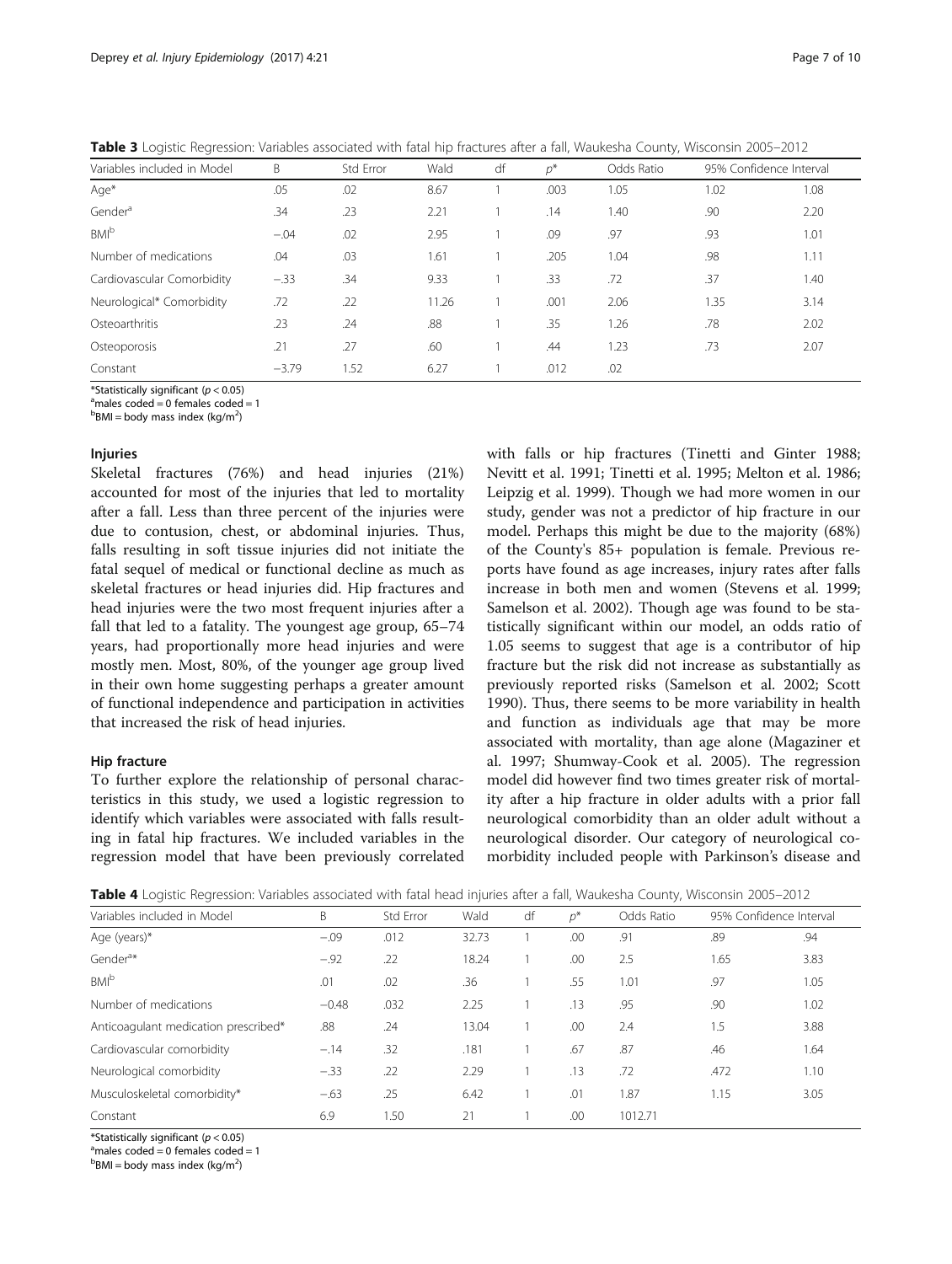stroke each having a reported fall risk two times greater than the general population (Wood et al. [2002;](#page-9-0) Jorgensen et al. [2002\)](#page-9-0). Dementia was also categorized as a neurological comorbidity in this study and has been linked to an eight fold increase in fall risk (Allan et al. [2009\)](#page-8-0). Additionally, consequences of many neurological disorders result in functional and gait limitations which have been proposed as fall risk factors (Hausdorff et al. [1997](#page-8-0)). Many of the persons in the older age group did not live in their own home suggesting that functional abilities were more compromised requiring daily institutional assistance. Therefore, ameliorating functional deficits after neurological injury may reduce fall risk, but this would require further investigation.

Though others have predicted low bone density increases the likelihood of fractures, a low BMI or diagnosis of osteoporosis was not predictive of hip fracture in our model (Cummings et al. [1993;](#page-8-0) Cauley et al. [2000](#page-8-0)). We collected data on both BMI and reported diagnosis of osteoporosis. To make sure the two were not directly related we tested for multicollinearity and found they were not related in this population. We believed collecting BMI data may have demonstrated a more accurate picture of bone mineral density than a diagnosis of osteoporosis or osteopenia that could have been underreported (Salamat et al. [2013](#page-9-0)). The average BMI for persons suffering a hip fracture in this study was  $22.5 \text{ kg/m}^2$ . This has been reported to increase the likelihood of osteoporotic fractures (De Laet et al. [2005\)](#page-8-0). However, for consistency, we collected BMI at time of death as many medical records did not record height or weight at the time of injury. This may not have been reflective of what a person's BMI was the time of their fall, especially if the fall was on average 36 days prior to the declining medical condition and resultant death.

Overall 87% of the variance associated with hip fracture in this study were not explained by the variables in the model. This may indicate that additional factors other than age and comorbidities may be responsible for outcomes after hip fracture such as functional mobility before and after a fall (Gill et al. [2013;](#page-8-0) Eastwood et al. [2002](#page-8-0)). Follow up procedures such as continued rehabilitation to reduce possible gait deviations and maximize functional potential, may reduce mortality given death often occurs approximately 1 month after a hip fracture, which is after one is discharged from the hospital (Shumway-Cook et al. [2005;](#page-9-0) Studenski [2013](#page-9-0)). Prospective studies are recommended to investigate older adult fallers who enter the medical system with a hip fracture to monitor their course of medical and functional recovery over a 6 month period to further elucidate the variables for morbidity and mortality.

#### Head injuries

Head injuries occurred in 180 residents over the 8 year study period accounting for 21.6% of all injuries. Four variables in our regression model increased the likelihood of a head injury in our study sample, male gender, younger age ( $\bar{x}$  = 82.9 years versus 86 years for all other injuries), prescribed anticoagulants and lack of pre-fall musculoskeletal conditions.

Significant variables associated with a fatal head injury from a fall are not consistent with the average demographics of this study. Significant variables of age, gender and prescribed anticoagulants are consistent with the findings of Chisholm et al. (Chisholm and Harruff [2010](#page-8-0)), who analyzed ground level falls that resulted in mortality in older adults (Chisholm and Harruff [2010\)](#page-8-0). Both studies found men were at higher risk for head injuries. The likelihood of incurring a head injury was 2.5 times greater for men in this study than women. The average age of people who incurred a head injury was 82.9 years in this study and 82 years in Chisholm's study (Chisholm and Harruff [2010](#page-8-0)). The negative regression coefficient for age suggests younger age in our sample was associated with head injuries, again similar to what Chisholm et al (Chisholm and Harruff [2010](#page-8-0)) found in their study population. Both studies found a higher likelihood of incurring a head injury when residents were taking anticoagulants, 2.4 times in the present study and 4.67 times more likely in Chisholm et al (Chisholm and Harruff [2010](#page-8-0)). Several authors (Brewer et al. [2011](#page-8-0); Howard et al. [2009\)](#page-9-0) found that patients taking anticoagulants or antiplatelet medications have a higher risk of intracranial hemorrhage after a mild head trauma (mean age 79 years) with (Brewer et al. [2011](#page-8-0)) or without (Howard et al. [2009](#page-9-0)) a loss of consciousness. Often, anticoagulated older adults do not present with typical signs and symptoms of head injury, that is, they presented with a higher Glasgow Coma Score, presented to the emergency department awake and thus were often under triaged (Brewer et al. [2011](#page-8-0); Howard et al. [2009;](#page-9-0) Ivascu et al. [2005](#page-9-0)). These studies suggest that quicker triage, implementation of head CT scan even when loss of consciousness is not present and point of care INR should be done to identify those asymptomatic older adults after a ground level fall. The higher risk of head injuries after a fall in older adults who are prescribed anticoagulation medication may provide awareness of the potentially fatal consequences in the absence of typical signs and symptoms.

The fourth variable in our logistic regression model found predictive of fatal head injuries not identified in in other studies, was the lack of a musculoskeletal condition prior to a fall. There was 1.8 times the risk of a fatal head injury after a fall in persons who did not have previous musculoskeletal disorders. This is difficult to interpret, but in combination with the negative correlations with other comorbidities in the regression model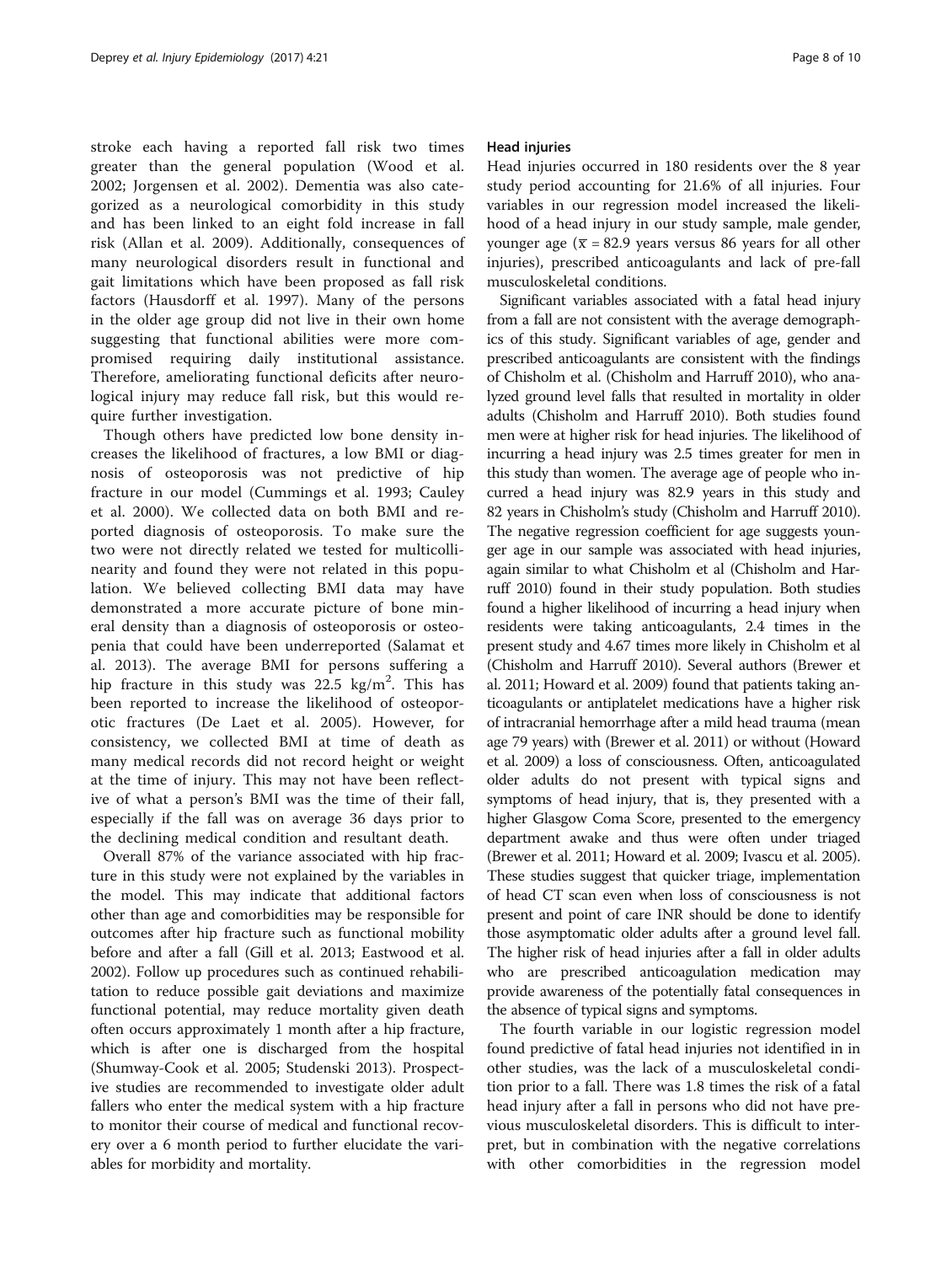<span id="page-8-0"></span>suggests that perhaps this group of adults were healthier or functionally more mobile than the rest of the study population. Thus, those who incurred a head injury may present with very different risk factors than 76% of people in this study who incurred a skeletal fracture. Perhaps future studies should investigate fatal head injuries independently from other fatal falls and include younger age ranges to identify potential risk factors.

There are opposing risk factors for older adults who incur a head injury compared to a hip fracture. The variables associated with falls that resulted in fatal head injuries such as prescribed anticoagulants can provide some insight into prevention. However, variables associated with falls resulting in hip fractures and consequently fatalities, remain elusive. The statistically longer survival time and lower BMI of people incurring a hip fracture are different than persons who suffered a head injury. Thus, the variables that predispose a person to a hip fracture after a fall may be more related to pre-fall and post-fall health status (Gill et al. 2013; Shumway-Cook et al. [2005\)](#page-9-0). Thus, efforts to prevent fall fatalities may need to target different risk factors depending on the health status of the individual.

#### Limitations

There were several limitations in this study. First and foremost, due to the retrospective nature of this data there is no assumption of cause and effect in this study. Secondly, data concerning a person's prior functional status were inconsistent. Consequently, we categorized where a person was residing when they fell making the assumption that a community-dweller would be functionally more independent than an institutional-dweller. There are however, inherent limitations in this assumption given that most falls occurred at one's home. Another limitation of this report is the potential for under reporting the impact of comorbidities. Hence, we don't know if risk increases in a person who has multiple system comorbidities. Lastly, we included prescribed medications in our analyses. If there was a medication effect it is unknown if the medication itself, or non compliance with the medication, was associated with fall fatalities.

# **Conclusions**

Hip fractures and head injuries were the most common injury after a fall that led to death in persons 65 years or older. There are opposing risk factors for mortality in older adults who incur a hip fracture compared to a head injury. Older age and prior neurological condition are significant variables associated with death after a fall resulting in a hip fracture. Where as younger males prescribed anticoagulants were more likely to die after a fall resulting in a head injury. Thus, health professionals will need to individualize prevention efforts to reduce fall fatalities.

#### Authors' contributions

LB and KK provided study conception, data collection and consultation. SD provided design, data collection and analysis, interpreted the results and prepared the manuscript. All authors read and approved the manuscript.

#### Ethics approval and consent to participate

Ethical approval and consent was granted from Carroll University's Institutional Review Board to carry out and disseminate data collection (IRB #13-016). This study received IRB exemption status.

#### Competing interests

The author(s) declare that they have no competing interests.

#### Publisher's Note

Springer Nature remains neutral with regard to jurisdictional claims in published maps and institutional affiliations.

#### Author details

<sup>1</sup>Carroll University, 100 N East Ave, Waukesha, WI 53186, USA. <sup>2</sup>Waukesha County Medical Examiner's Office, Waukesha 53188, USA.

#### Received: 27 January 2017 Accepted: 16 June 2017 Published online: 24 July 2017

#### References

- Alamgir H, Muazzam S, Nasrullah M. Unintentional falls mortality among elderly in the United States: time for action. Injury. 2012;43:2065–71.
- Allan LM, Ballard CG, Rowan EN, Kenny RA. Incidence and prediction of falls in dementia: a prospective study in older people. PLOS one. 2009;4:e5521. doi[:10.1371/journal.pone.0005521.](http://dx.doi.org/10.1371/journal.pone.0005521)
- Bergen G, Stevens MR, Burns ER. Falls and Fall Injuries Among Adults Aged ≥65 Years- United States, 2014. MMWR Morbidity and Mortality Weekly Report. 2016;65:993–998. doi: [10.15585/mmwr.mm6537a2.](http://dx.doi.org/10.15585/mmwr.mm6537a2)
- Brewer ES, Reznikov B, Liberman RF, Baker RA, Rosenblatt MS, David CA, et al. Incidence and predictors of intracranial hemorrhage after minor head trauma in patients taking anticoagulant and antiplatelet medication. J Trauma. 2011;70:E1–5.
- Cauley JA, Thompson DE, Ensrud KC, Scott JC, Black D. Risk of mortality following clinical fractures. Osteoporos Int. 2000;11:556–61.
- CDC. Centers for Disease Control and Prevention, National Center for Health Statistics. Compressed Mortality File 1999-2015 on CDC WONDER Online Database, released December 2016. Data are from the Compressed Mortality File 1999-2015 Series 20 No. 2U, 2016, as compiled from data provided by the 57 vital statistics jurisdictions through the Vital Statistics Cooperative Program. [http://wonder.cdc.gov/cmf-icd10.html.](http://wonder.cdc.gov/cmf-icd10.html) Accessed 16 June 2017.
- Centers for Disease Control and Prevention, National Center for Injury Prevention and Control, Division of Unintentional Injury Prevention. STEADI Older Adult Fall Prevention. 2016[.https://www.cdc.gov/steadi/patient.html](https://www.cdc.gov/steadi/patient.html). Accessed 2 Apr 2017.
- Chisholm KM, Harruff RC. Elderly deaths due to ground-level falls. Am J Forensic Med Pathol. 2010;31:350–4.
- Cummings SR, Browner W, Cummings SR, Black DM, Nevitt MC, Browner W, et al. Bone density at various sites for prediction of hip fractures. Lancet. 1993;341: 72–5.
- De Laet C, Kanis J, Odén A, Johanson H, Johnell O, Delmas P, et al. Body mass index as a predictor of fracture risk: a meta-analysis. Osteoporosis Int. 2005;16:1330–8.
- Deprey SM. Descriptive analysis of fatal falls of older adults in a Midwestern county in the year 2005. J Geriatr Phys Ther. 2009;32:67–72.
- Deprey SM, Biedrzycki L, Klenz K. One Wisconsin County's experience with fall-related mortality. WMJ. 2015;114:253–6.
- Eastwood EA, Magaziner J, Wang J, Silberzweig SB, Hannan EL, Strauss E, et al. Patients with hip fracture: subgroups and their outcomes. J Am Geriatr Soc. 2002;50:1240–9.
- Gagne M, Robitaille Y, Jean S, Perron PA. Changes in fall-related mortality in older adults in Quebec, 1981–2009. Chron Dis Inj Can. 2013;33:226–35.
- Gill TM, Murphy TE, Gahbauer EA, Allore HG. The course of disability before and after a serious fall injury. JAMA Intern Med. 2013;173:1780–6.
- Hausdorff JM, Edelberg HK, Mitchell SL, Goldberger AL, Wei JY. Increased gait unsteadiness in community-dwelling elderly fallers. Arch Phys Med Rehabil. 1997;78:278–83.